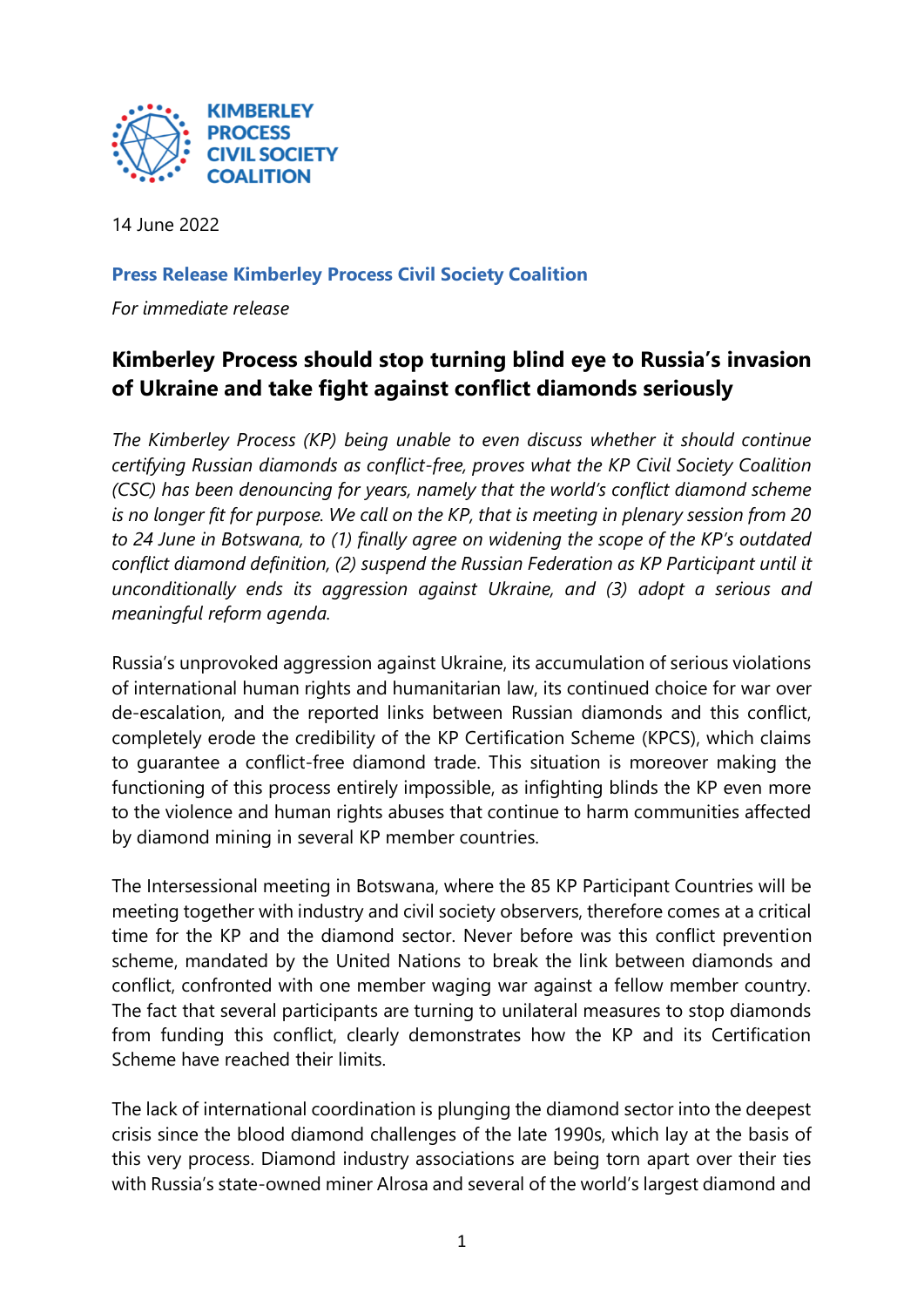jewelry companies have, in the absence of international sanctions, decided to unilaterally stop sourcing Russian diamonds, which represent one third of the world's diamond supply.

Considering these unprecedented challenges, the KP CSC calls on KP Participants to:

- Finally agree on a **long overdue expansion of the KP's conflict diamond definition**\* to include diamonds associated with widespread or systematic violence and serious violations of human rights, regardless of whether they are committed by rebel groups, criminals, terrorists, private or public security forces or any governmental actor;
- **Suspend the Russian Federation**, and thereby stop certifying Russian diamonds as conflict-free, until Russia unconditionally ends its aggression against Ukraine;
- Adopt a **serious and meaningful reform agenda** that at minimum makes an end to the stifling consensus model with more flexible decision-making and considerably tightens Participants' internal control requirements and oversight by the KP. The KPCS should moreover facilitate rather than complicate the industry's accelerating efforts towards traceability, by reforming its system of mixed origin certificates\*\* which contribute to blurring the origin of the large majority of diamonds.

Preventing diamonds from funding conflict is the core of the KP's mandate, as highlighted in the United Nations Security Council Resolution 1459 of 2003. Yet, despite concerns raised by governments, businesses, consumers and civil society, there has, four months since Russia's war against Ukraine started, not been a single discussion within the KP on this matter, let alone that any action would have been considered.

Russia and its allies are posing their veto against discussing this matter at the Intersessional meeting in Botswana. They argue that the KP is a technical process that shouldn't have to deal with political issues. At the same time, they are relying on this technical process to maintain consumer confidence in diamonds.

Consumers are finding it ever more difficult to understand the KP's silence and inaction on Russian diamonds. This is because they have been told for two decades that this scheme assures the conflict-free nature of their diamond purchases, without being explained that these assurances rest on an outdated and awkwardly narrow definition of conflict as rebel insurgency. At the very minimum the KP owes these consumers, and the public at large, transparency and a clear explanation as to why it keeps certifying Russian diamonds as conflict-free.